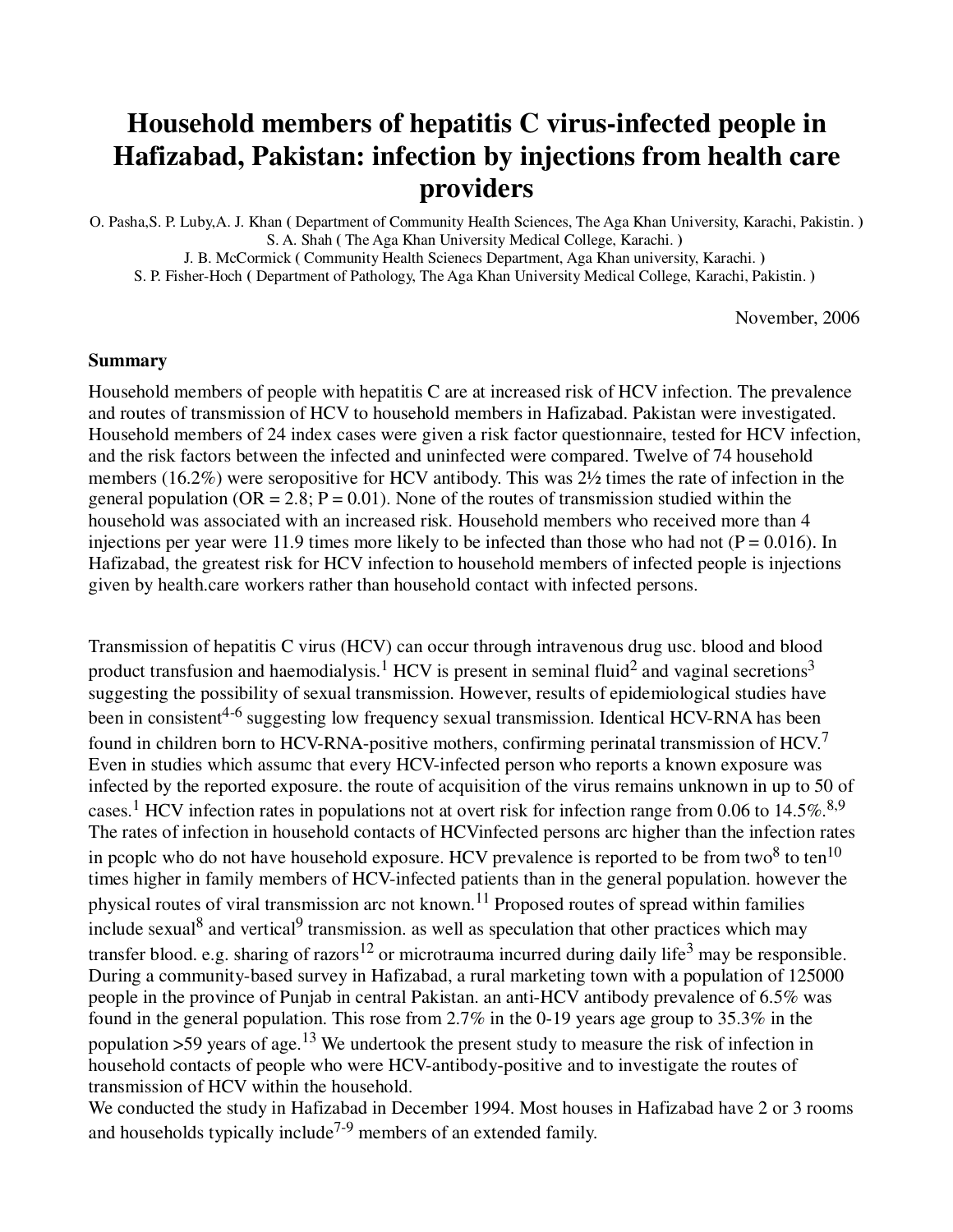In November 1993. 36 people in Hafizabad were identified who had antibodies to HCV.<sup>13</sup> We attempted to contact the infected persons and to enumerate all the people living in their households. We requested permission to interview the household members and to test them for anti HCV antibody. We administered a questionnaire and obtained serum from all the consenting members of the households who were available on our first visit or could be located within two subsequent visits.<sup>13</sup> Age-specific prevalence of HCV infection was calculated for the household contacts tested in 1994 and compared to those obtained for the general population of Hafizabad during the 1993 community survey.<sup>13</sup> We calculated the relative risk for infection of those who were exposed compared o those not exposed to each of the risk factors. We used Cornfields approximation to estimate confidence intervals. Fisher exact test where appropriate to test for statistical significance. and Epi-Info for statistical analysis.<sup>14</sup>

During the initial survey in 1993 [13] we identified 36 people who had evidence of HCV infection in Hafizabad. Of these 36 people 24 were re-located in November 1994 and recruited for the current study. These 24 people ranged 11-75 years in age (mean 40.4 years); 58% were males. These were the index cases who were used to identify our study population. Assays for anti-HCV antibodies were repeated in December 1994 and all were positive.

We identified 86 household contacts of these 24 HCV-infected persons, 74 (86%) of whom consented to participate in the study, ranging 2-65 years of age, including 39 males (53%). Seventeen were spouses of index cases, 38 were offspring and 19 were other household members.

Twelve (16%) of the contacts had anti-HCV antibodies. Compared with the prevalence of 6.5% in the general population<sup>13</sup>, household contacts of people with HCV infection were  $2'/z$  times more likely to be infected with HCV (OR=2.8;  $95\%$  CI 1.2-6.4; P = 0.01). After adjusting for age the difference in rate of infection between the general population and the household members persisted (Mantel-Haenszel OR = 2.9; 95% CI 1.2-7.2; P = 0.02) (Table 1).

# Table 1. Anti-HCV antibody prevalence rates in the general population in November 1993, compared to household contacts of HCV-infected persons in December 1994, in Hafizabad, Pakistan.

| Age group<br>(years) | Anti-HCV prevalence           |                    |  |  |
|----------------------|-------------------------------|--------------------|--|--|
|                      | Family members                | General population |  |  |
|                      | $(n=74)$                      | $(n=309)*$         |  |  |
| $0-19$               | $7.1\% (2/28)$                | $2.7\%$ (4/149)    |  |  |
| 20-39                | 14.8% (4/27)                  | 5% (5/101)         |  |  |
| 40-59                | 25% (4/16)<br>$12.2\%$ (5/41) |                    |  |  |
| >60                  | $66.7\%$ (2/3)                | 35.5% (6/17)       |  |  |

\*From Luby et al.<sup>13</sup>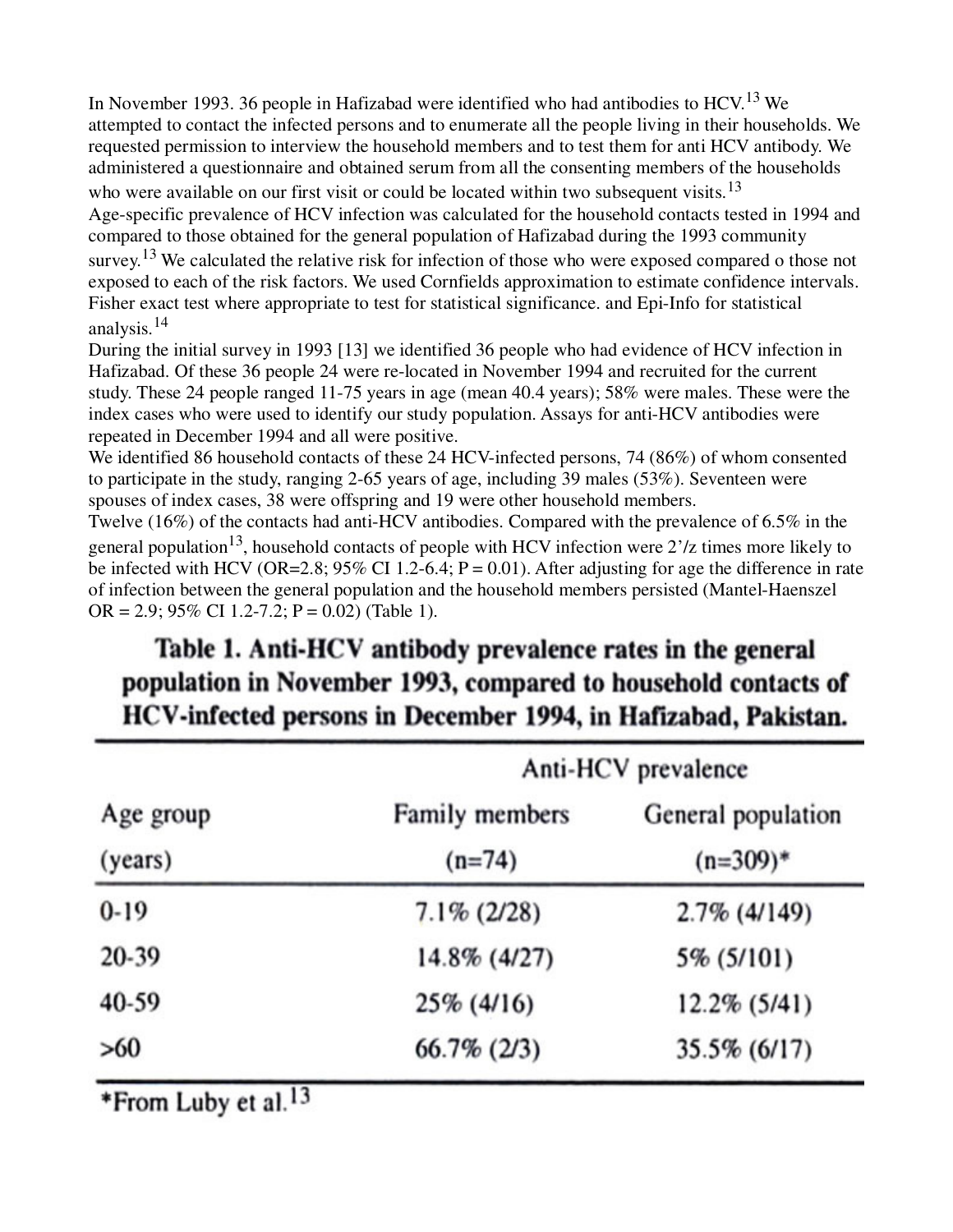Seven (29%) of the 24 families of index cases had at least one family member, other than the index case, who was anti-HCV positive. Two families demonstrated clustering; I with 4 of 6 members tested having HCV infection, and 1 family with 3 of4 members tested. Of the 12 household members found to be infected, 3 were wives of index cases, 3 were mothers of index cases, 2 were fathers of index cases, 2 were children of index cases, 1 was the brother of an index case and 1 was the sister-in-law of an index case.

Three of the 12 people (25%) who were infected had sexual contact with the index cases compared to 14 out of 62 of the uninfected (23%). None of the 12 infected people were offspring of female cases compared to 15 of the 62 uninfected people (24%) (Table 2).

|                                                          | Rates of                | Rates of<br>exposure in<br>uninfected | Odds<br>ratio       | P value<br>Fisher exact<br>test |
|----------------------------------------------------------|-------------------------|---------------------------------------|---------------------|---------------------------------|
| <b>Risk factors</b>                                      | exposure in<br>infected |                                       |                     |                                 |
|                                                          |                         |                                       |                     |                                 |
| Spouses of index cases                                   | 3/12                    | 14/62                                 | 1.1                 | 0.56                            |
| Offspring of female case                                 | 0.12                    | 15/62                                 | 0                   | 0.06                            |
| Sharing toothbrush                                       | 0/12                    | 4/51                                  | $\ddot{\mathbf{0}}$ | 0.42                            |
| Sharing razor*                                           | 2/4                     | 5/23                                  | 3.6                 | 0.27                            |
| Contact with needles or synringes±                       | 0/12                    | 6/57                                  | 0                   | 0.30                            |
| Contact with blood                                       | 1/12                    | 11/57                                 | 0.4                 | 0.33                            |
| Personal                                                 |                         |                                       |                     |                                 |
| <b>Blood</b> transfusion                                 | 1/12                    | 0/62                                  | <b>US</b>           | 0.16                            |
| Hospital admission                                       | Q/12                    | 7/62                                  | 0                   | 0.27                            |
| >4 health-provider dispensed                             | 9/11                    | 21/61                                 | 8.6                 | < 0.01                          |
| infections (last 1 year).                                |                         |                                       |                     |                                 |
| >4 health-providers dispensed                            | 6/8                     | 21/58                                 | 5.3                 | 0.04                            |
| injections per year (1988-93)                            |                         |                                       |                     |                                 |
| >4 health providers dispensed                            | 7/8                     | 17/46                                 | 11.9                | 0.01                            |
| injections per year(1983-93)                             |                         |                                       |                     |                                 |
| Shaved by a barber at least<br>once a month <sup>*</sup> | 3/4                     | 13/23                                 | 2.3                 | 0.45                            |
| Dental work                                              | 7/12                    | 22/59                                 | 2.4                 | 0.15                            |
| High risk sexual behaviour #                             | 0/10                    | 10/35                                 | 0                   | 0.06                            |

Table 2. Postulated routes of household transmission of HCV and the relationship to anti-HCV antibody, Hafizabad, Pakistan in December 1994.

\* Only adult (i.e. age more than 15 years) males were asked this question.

± The denominator in this case is 57 instead of 62 as 5 subjects did not know if they had contact or not.

\$ Lifetime multiple partner heterosexual/homosexual contacts (only adults were asked this question).

# U, undefined.

None of the 12 cases shared tooth brushes with their household members whereas 4 of the 62 (6%) uninfected people shared their tooth brushes. We asked only adult males questions about sharing razors. Amongst the 12 infected people 4 were adult males and 2 of them share razors with household members (50%) whereas amongst the non-infected 51 were adult males and 4 of them shared razors (8%). Only 1 of the 12 (8%) infected people had handled syringes or blood of the index case whereas 11 of the 57 uninfected persons had such contact (19%). None of these intra-familial risk factors were significantly associated with HCV infection status amongst household members (Table 2).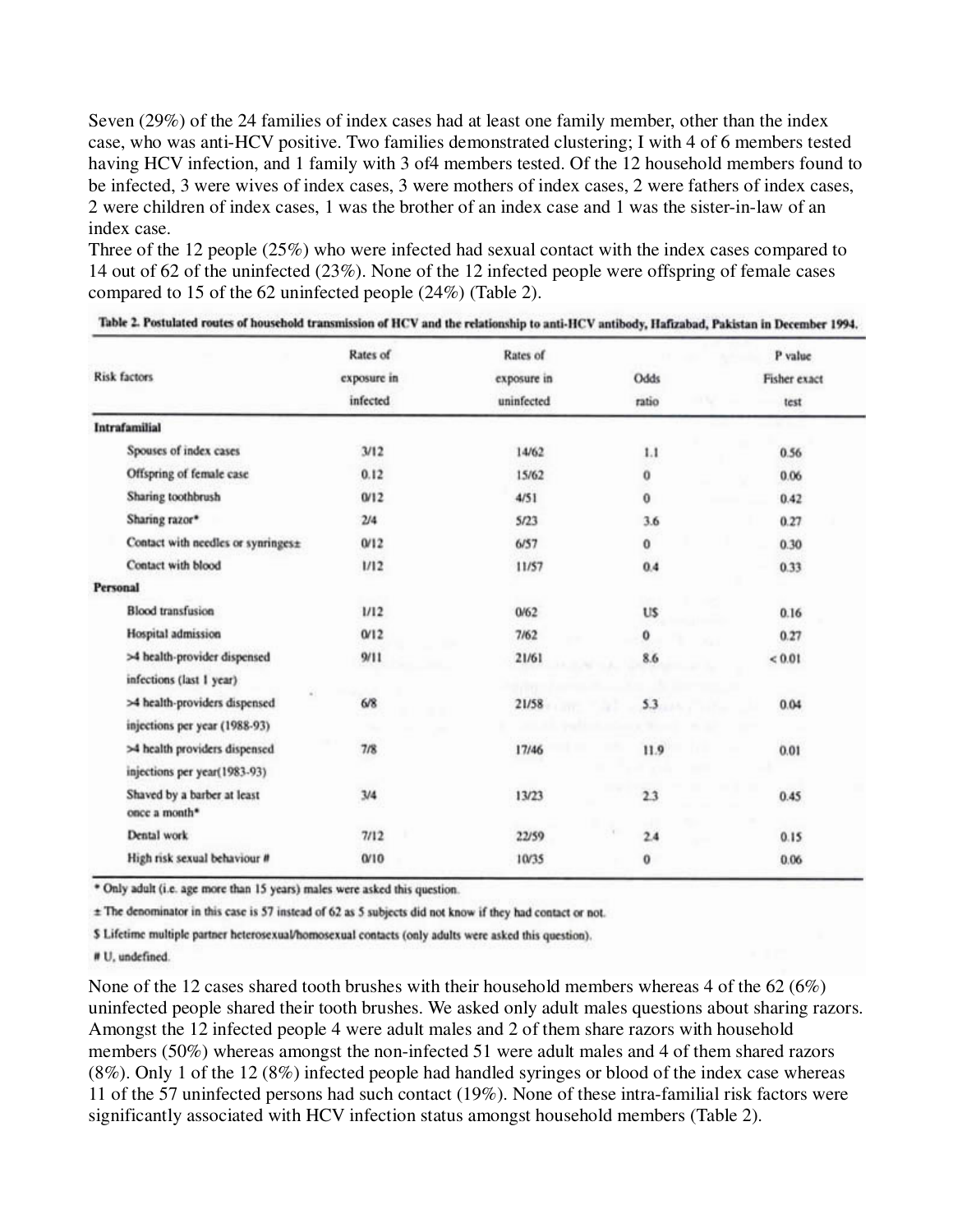Assessing personal risk factors, there was no difference in hospitalization (0/12 vs. 7/62) or transfusion (1/12 vs.0/62). Persons who were HCV infected were 8.6 times more likely to receive> 4 injections in the preceding year (82 vs.  $34\%$ , P <0.01) 5.3 times more likely to receive > 4 injections in the preceding 5 years (75 ys.  $36\%$ , P = 0.04) and 11.9 times more likely to receive  $>$  4 injections in the preceding 10 years (88 vs.  $37\%$ , P = 0.01). Thus, receiving more than 4 health-care-provider-dispensed injections in the last 1 year was a significant risk for household members. Those who were infected were 8.6 times more likely to have received more than 4 injections in the preceding year than those who were not infected ( $P = 0.005$ ). Similarly, the household members who were infected were 5.3 and 11.9 times more likely to have received more than 4 health-care-provider-dispensed injections in the 5-year period 1988-93 and in the 10-year period 1983-93 respectively than those that were not infected. To establish a route of transmission of an infectious agent it is necessary to demonstrate that a biologically credible mode for transfer exists and that people who are exposed to it have a higher rate of infection than an appropriate unexposed comparison group. The presence of HCV in body secretions<sup>4</sup> and sharing razors or toothbrushes, handling the needles and syringes used by the infected person and handling the blood of the infected person, make household transmission possible. That household contacts of HCV-infected persons in Hafizabad were more likely to be infected with HCV than the general population is consistent with previous observations.<sup>6,10,11</sup> All the people we looked at in our study were household contacts of HCV infected people. When we compared the rates of exposure to secretions containing the virus in infected and uninfected household members, there was no increased risk associated with any of these exposures. Thus having an HCV-infected person in the household was a risk factor for HCV infection however these data do not suggest that household contact was a route of transmission of HCV.

The household contacts of index HCV-infected people were at a greater risk for HCV infection if they received more than 4 health-care-provider-dispensed injections per year. In the general population in Hafizabad the most important route for HCV infection is through inadequately sterilized injections administered by health- care providers.<sup>13</sup> The present study shows that the risk for family members of HCV infected person's lies in the sharing of high- risk health-care-seeking practices. The members of a family may be more likely to share similar attitudes and practices towards parenteral medication. The whole family may seek care from a particular health-care provider who has more unsanitary needle practices than usual, or a high proportion of HCV-infected patients, or both. Thus each individual in a family of an infected person has a higher individual risk of infection rather than a household risk. These data do not prove that routes for intrafamilial transmission of the hepatitis C virus do not exist. In fact the increased risk of infection in those people who share razors with their household contacts may represent routes that we could not establish without a larger sample size. Regardless, in our study the increased risk that is associated with multiple health-care-provider-dispensed injections clearly o utweighs any risk posed by intra familial modes of infection.

In Hafizabad, finding a person infected with HCV identities a high risk family. The advice given to such a family must be based on known routes of trans-mission of the virus. In Hafizabad, and perhaps in many settings throughout the developing world<sup>15</sup> the most important advice is not about avoiding the infected household member but about avoiding unsafe health-care-provider-dispensed injections.

### **Acknowledgements**

This study was made possible with financial support from an Aga Khan University Seed Money Grant and the Aga Khan Health Services, Pakistan. In addition the authors thank Dr M. H. Rahbar, Professor, Biostatistics, the Department of Community Health Sciences, The Aga Khan University for his invaluable advice and encouragement. We also thank Shaper Mirza, Medical Technologist for performing the laboratory work.